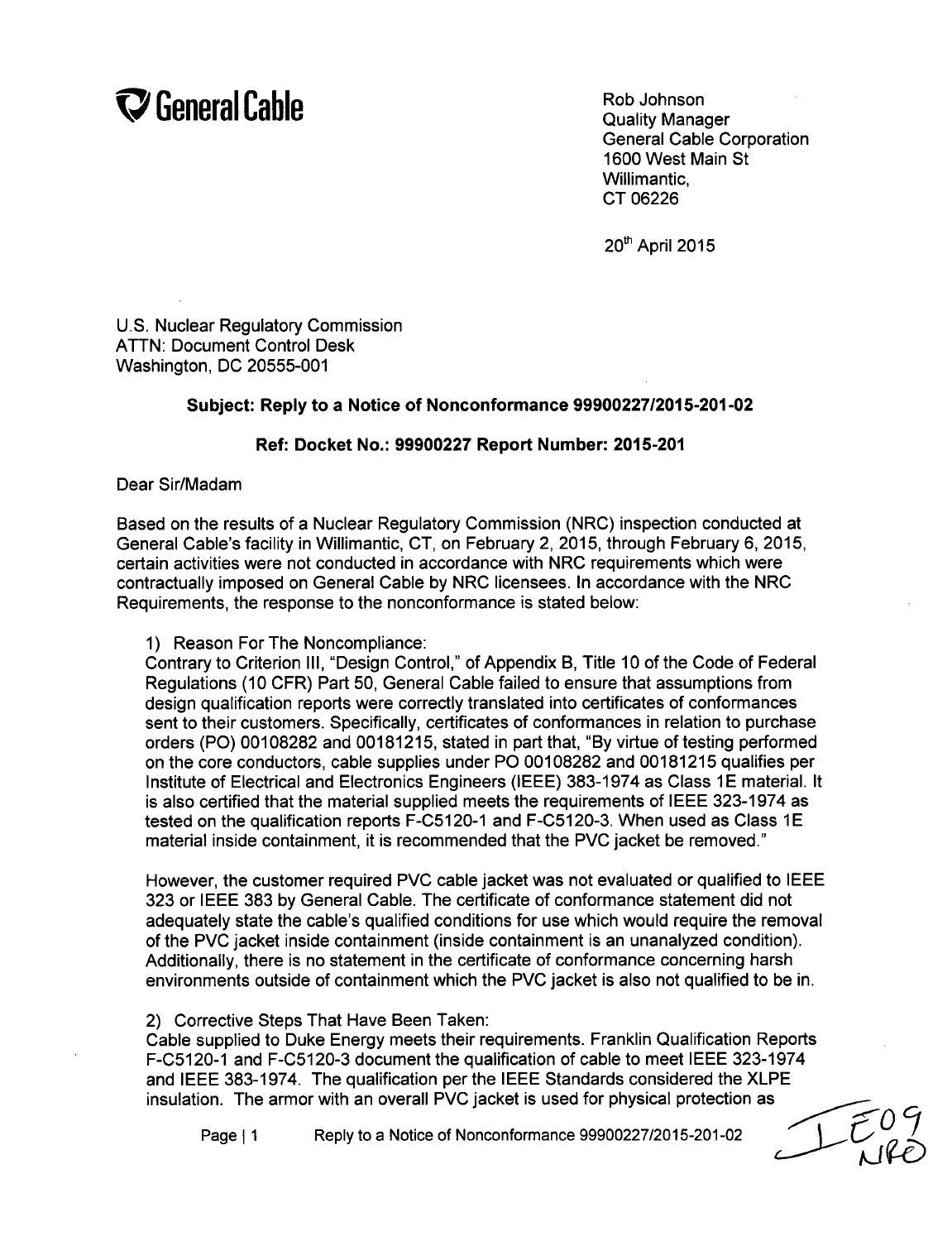specified by Duke Energy. The Class 1E qualification of Duke Energy cable is based on the qualification testing of the insulated conductors only. By such means as cable procurement specifications, use restriction design criteria, fault and fire testing, and cable descriptions in station UFSAR and SER documents, the cable was analyzed by Duke Energy to confirm that the cable would perform its function as specified and that it would not place the plant in an unanalyzed condition.

The qualification per F-C5120-1 and F-C5120-3 considers the worst case "harsh" environment that is located inside containment. Other "harsh" areas outside containment would be due to changes in temperature and radiation that would not exceed the inside containment conditions as shown below:

## Normal Conditions

| Temperature   125 °F |                                |
|----------------------|--------------------------------|
| Pressure             | 0 psig                         |
| Humidity             | 20-90% RH                      |
| Radiation            | $2 \times 10^7$ Rads y 40 year |

### **LOCA** (Inside Containment)

| Temperature | $\vert$ 350 °F maximum                         |  |
|-------------|------------------------------------------------|--|
| Pressure    | 60 psig maximum                                |  |
| Humidity    | 100% RH                                        |  |
| Radiation   | Up to $2 \times 10^8$ Rads y TID               |  |
| Spray       | Initial: 2000-2100 ppm Boron 4.0-4.7 pH        |  |
|             | Recirculation: 1800-2000 ppm Boron 6.0-10.0 pH |  |

#### MSLB (Inside Containment)

|           | Temperature   370 °F maximum                   |  |
|-----------|------------------------------------------------|--|
| Pressure  | 60 psig maximum                                |  |
| Humidity  | 100% RH                                        |  |
| Radiation | $2 \times 10^7$ Rads y 40 year                 |  |
| Spray     | Initial: 2000-2100 ppm Boron 4.0-4.7 pH        |  |
|           | Recirculation: 1800-2000 ppm Boron 6.0-10.0 pH |  |

## HELB (Outside Containment)

| Temperature | 330 °F maximum                 |
|-------------|--------------------------------|
| Pressure    | 0 psig                         |
| Humidity    | 100% RH                        |
| Radiation   | $2 \times 10^7$ Rads y 40 year |
| Spray       | None                           |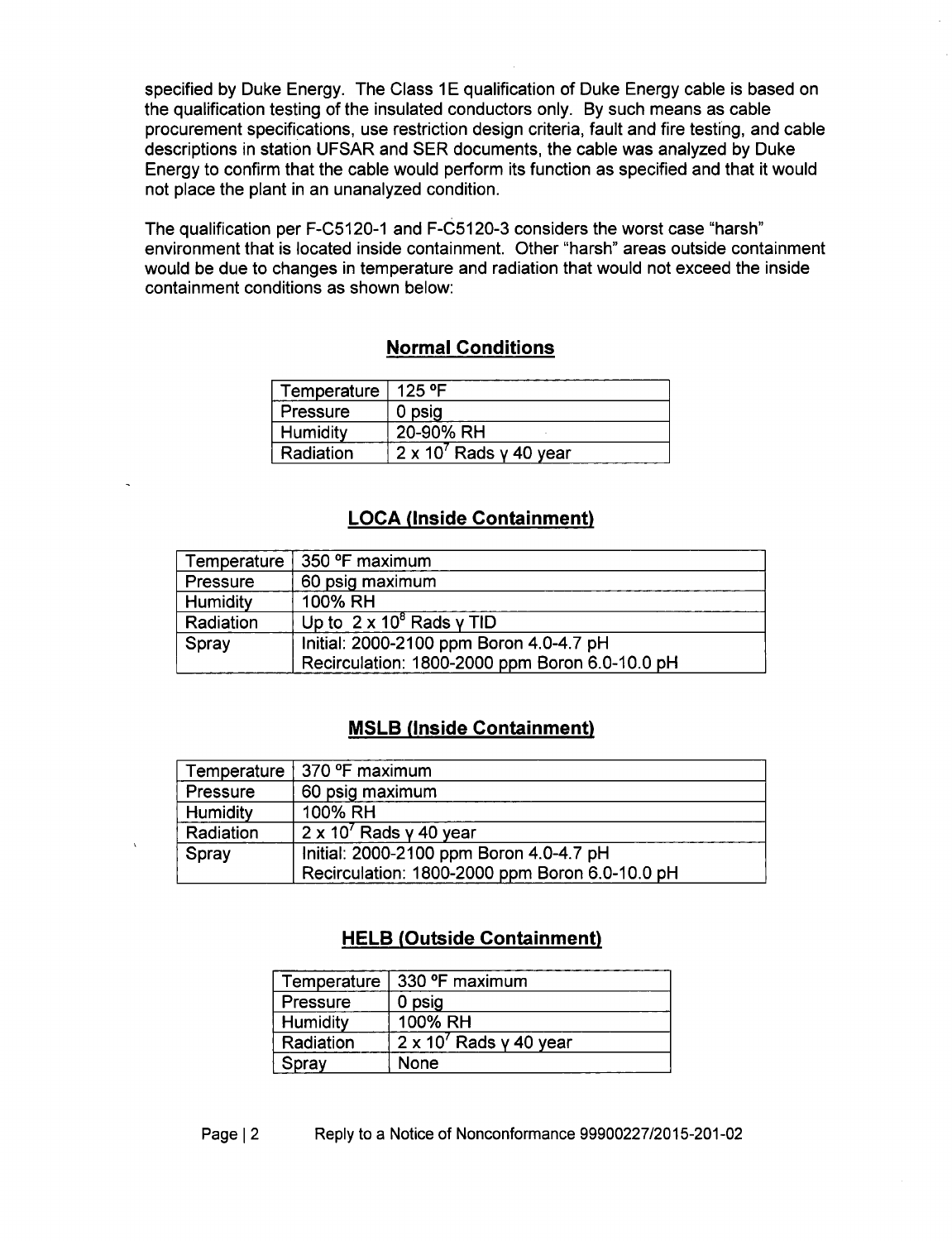The statement below was approved by Duke Energy on March 8, 1993 for use on General Cable Certified Test Reports (CTR) to account for the use of PVC jackets.

"By virtue of testing performed on the core conductors, cable supplied under P.O. **'** qualifies per IEEE 383-1974 as Class **1E** material. When used as Class **1E** material inside containment, it is recommended that the PVC jacket be removed."

Per Duke Energy design criteria, the Catawba and McGuire facilities require the removal of existing PVC jackets from the cable armor prior to installation in the Reactor Buildings/Containment. One opening statement from Duke Energy documents states: "The use of jacketed cables is restricted in order to limit the quantity of combustible materials within the plant and structures." The Oconee facility does not require the removal of the PVC jackets from the armored cable prior to installation in the Reactor Buildings/Containment because all Units of that station were already commercially operating before the 1975 Browns Ferry fire event. The use of the PVC jacket over armor has been justified by Duke Energy. The insulated conductors are qualified by F-C15120- **1** and F-C5120-3.

Prior to March 8, 1993, there was no "recommended removal" statement in the CTR certification. Duke Energy requires the removal of the PVC jacket over armor for combustible material concerns due to the Brown's Ferry fire and not due to qualification. The removal/non-removal of the PVC overall jacket has been justified by Duke Energy.

3) Corrective Steps That Will Be Taken:

The qualification per F-C5120-1 and F-C5120-3 qualifies insulated conductors to meet IEEE 323-1974 and IEEE 383-1974 is considered acceptable for the intended application.

The use/non-use of the PVC jacket over armor has been justified by Duke Energy analyses involved with cable procurement specifications, use restriction design criteria, fault and fire testing, and cable descriptions in station UFSAR and SER documents. Currently, all CTR certifications have the statement, "When used as Class 1E material inside containment, it is recommended that the PVC jacket be removed." The "recommended removal" statement has no effect on the environmental qualification of the cables or licensing documents of Duke Energy.

By agreement between General Cable and Duke Energy all CTRs issued in the future shall instead state:

"By virtue of testing performed on the core conductors, cable supplied under P.O. qualifies per IEEE 383-1974 as Class **1E** material."

4) Date When The Corrective Action Will be Completed The target date for full compliance is  $30<sup>th</sup>$  April 2015.